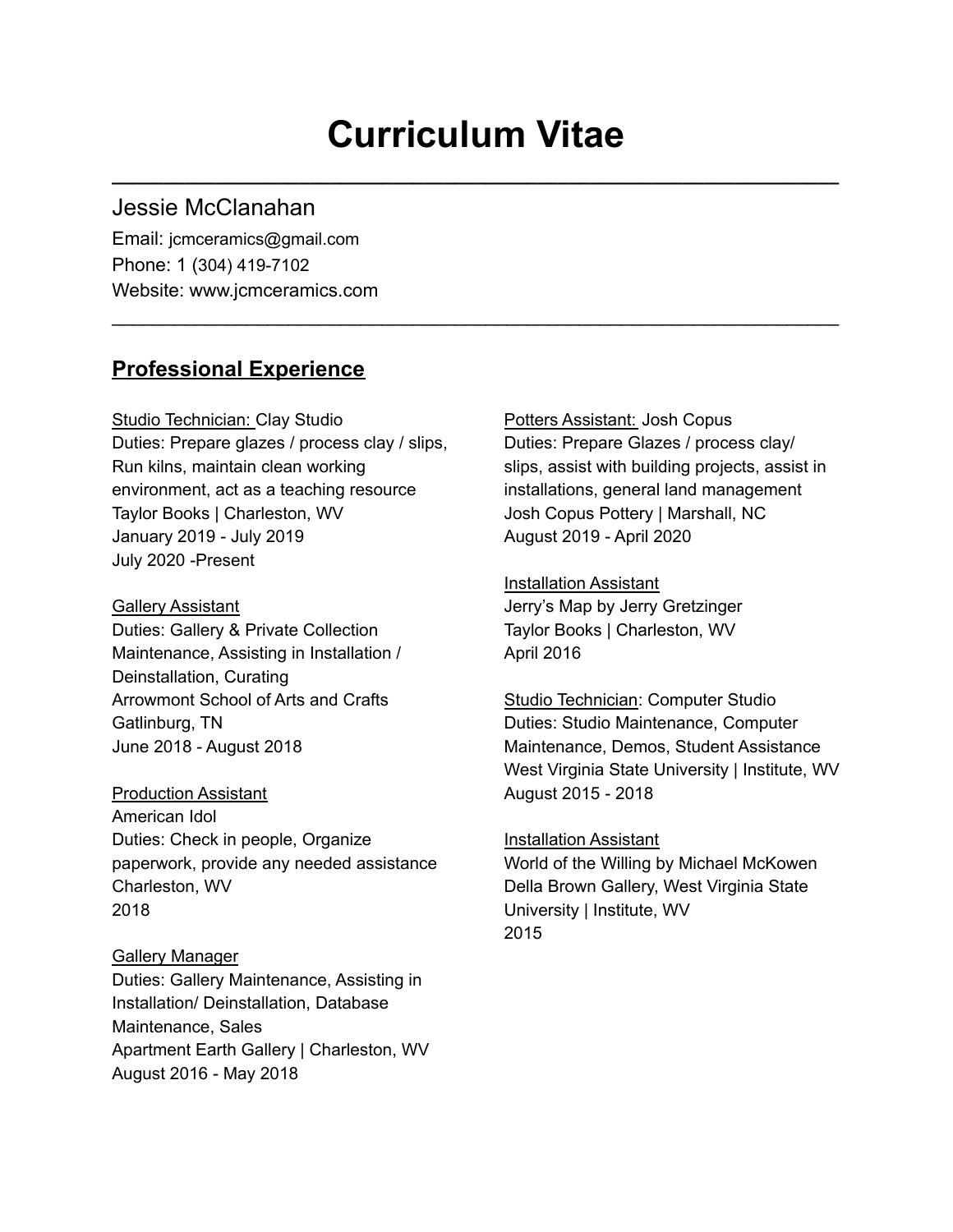### **Internships**

Properties Intern Duties: Making of Props, Run Crew Contemporary American Theater Festival | Shepherdstown, WV Summers of 2016 & 2017

Graphic Design Internship Duties: Creating Posters, Adverts, cards, graphics West Virginia State University | Institute, WV August 2015 - December 2015

#### Mark Licari Mural Workshop Intern

Duties: Facilitate the public in creating a mural for The Clay Center Clay Center for the Arts and Sciences of West Virginia | Charleston, West Virginia 2015

### **Professional Service**

Clay Camp Instructor Duties: Create positive and fun learning environment for children using ceramics as a vessel for targeted arts education Taylor Books | Charleston, WV July 2019

### President

Motivational Organization for New Artists Duties: Plan Trips, Organize Fundraisers, Maintain a Budget, West Virginia State University | Institute, WV 2015 - 2017

### **Education**

BA, Studio Art - Graphic Design / Ceramics / Oil Painting Minor: Art History West Virginia State University | Institute, WV December 2018

WORKSHOPS Colorful Slips, Eva Kwong Arrowmont School of Arts and Crafts Gatlinburg, TN | August 2018

Trash to Treasure, Julia Gartrell Arrowmont School of Arts and Crafts Gatlinburg, TN | July 2018

President Philosophy Club Duties: Plan Meetings, Organize Charitable Fundraisers, Facilitate Conversation West Virginia State University | Institute, WV 2013 - 2014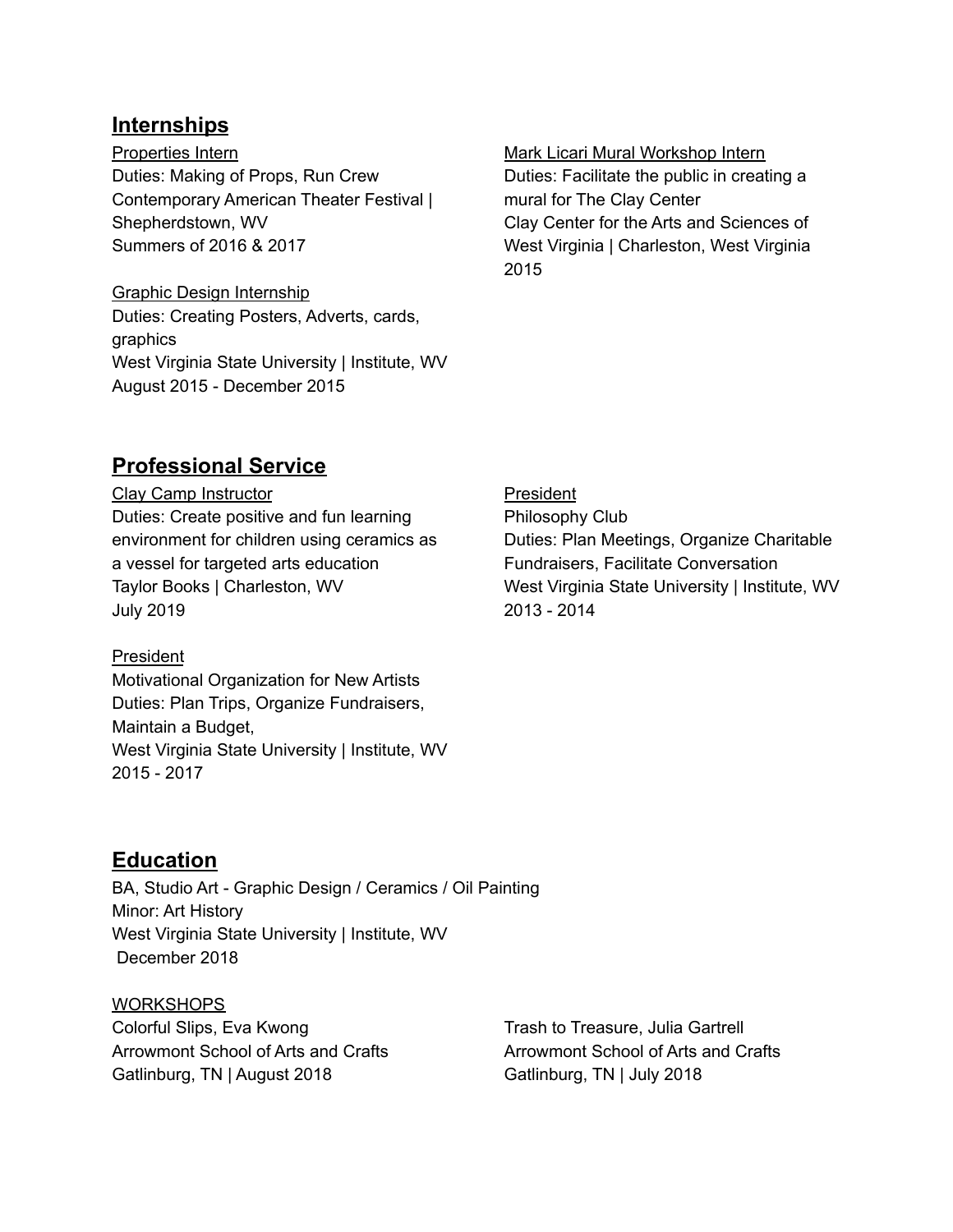Woodfired Ceramics, Ted Neal Arrowmont School of Arts and Crafts Gatlinburg, TN | June 2018

Metal | Paper | Print, Lynn Batchelder Arrowmont School of Arts and Crafts Gatlinburg,TN | June 2018

Hand and Machine: Experimentation and Provocation, Andy Brayman Huntington Museum of Art | Huntington, WV March 2018

Woodfired Ceramics, Josh Copus Arrowmont School of Arts and Crafts Gatlinburg, TN | June 2018

CONFERENCES Cultural Confluence Helena MT | October 2018

# **Awards**

Artist In Residence Taylor Books April 2021 - August 2021

Tamarack Fellow Tamarack Foundation for the Arts October 2019 - November 2020

Showcased Artist Apartment Earth Gallery | Charleston, WV December 2018 - Present

### **Permanent Collections**

Art Department West Virginia State University | Institute, WV

Admissions Office West Virginia State University | Institute, WV

## **Articles / Publications**

West Virginia Public Broadcasting Inside Appalachia Cicadas: A Loud Insect For [Emerging](https://www.wvpublic.org/section/arts-culture/2020-11-10/cicadas-a-loud-insect-for-emerging-artists) Artists **NCECA** Pittsburg PA | 2018

3rd place Sorrow and Rapture Downtown Gallery | West Virginia State University | Charleston,WV

Alumni Scholarship West Virginia State University | Institute, WV October 2018

Featured Artist Visions and Shadows Oglebay Institute Stifel Fine Arts Center Wheeling, WV

Dr. Gina Puzzuoli Private Collection | Charleston, WV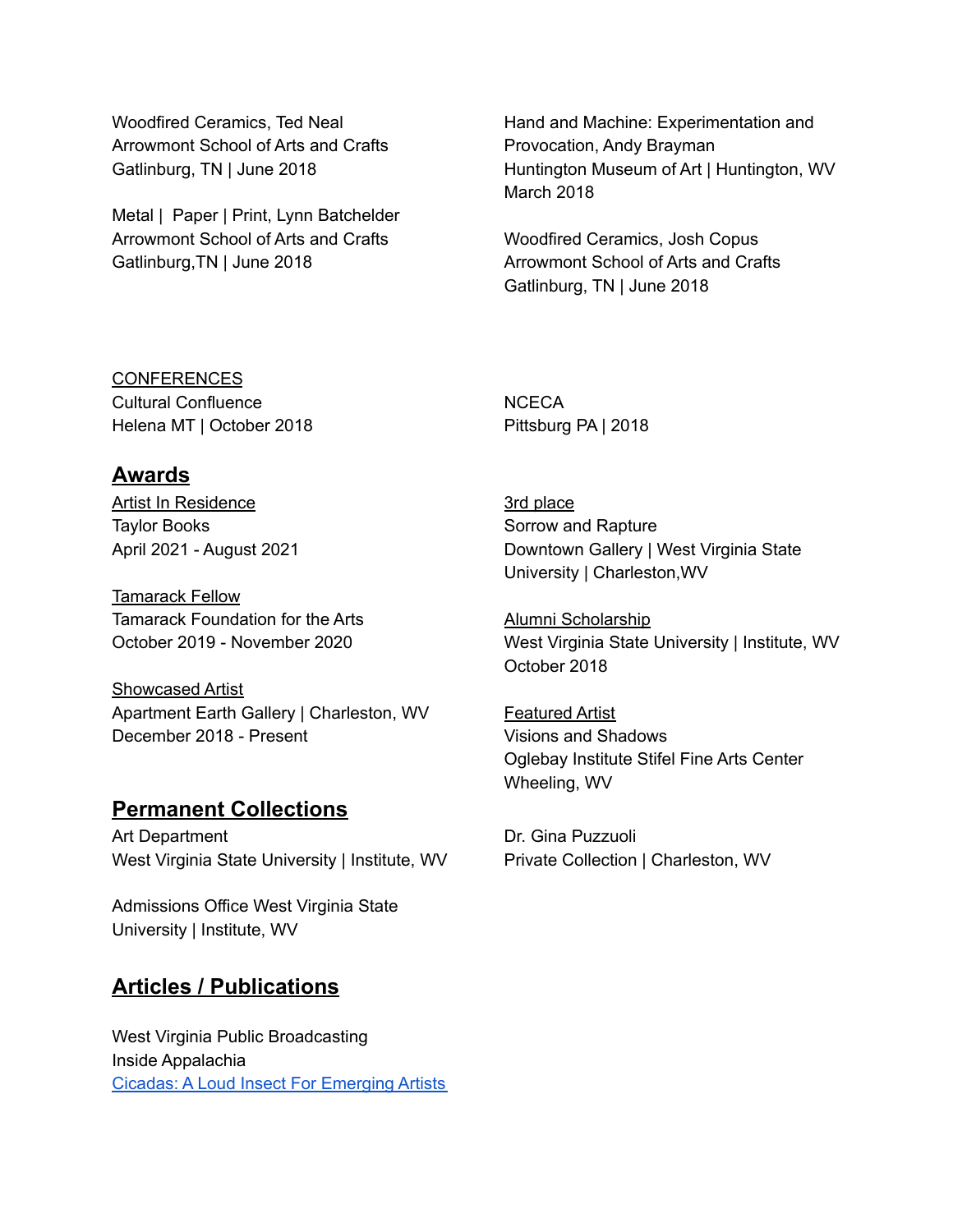Tamarack Foundation for the Arts Monthly Newsletter [DRONING](https://tamarackforthearts.substack.com/p/droning-it-in-artists-on-the-loose?token=eyJ1c2VyX2lkIjo2Mjk2MTkyLCJwb3N0X2lkIjoyNzcwNDQsIl8iOiJweXhIMiIsImlhdCI6MTU4Mzk4NzI2OCwiZXhwIjoxNTgzOTkwODY4LCJpc3MiOiJwdWItMjY5OTUiLCJzdWIiOiJwb3N0LXJlYWN0aW9uIn0.-BiIAx4DyYPNq7kHtO23TGupa-Lvo3uoaVeLzyglrlI) IT IN: Artists on the Loose Profiling [Emerging](https://tamarackforthearts.substack.com/p/profiling-emerging-artists-in-wv) Artists in WV

The Daily Mail Tamarack salutes Emerging Artist Fellows of 2020 Charleston, WV|2020 [Tamarack](https://www.wvgazettemail.com/dailymailwv/daily_mail_news/tamarack-salutes-emerging-artist-fellows-of/article_3bc31902-81a4-5cec-ac15-55a4d570de08.html) Emerging Artist Fellow 2020

The Yellow Jacket West Virginia State University | Institute, WV | 2018

Arrowmont Blog Arrowmont School of Arts And Crafts | Gatlinburg, TN | 2018 CRAFT AS VEHICLE FOR COMMUNITY: THE FACES OF [ARROWMONT](https://www.arrowmont.org/craft-as-vehicle-for-community-the-faces-of-arrowmont-2/)

### **Exhibitions Curated**

Sight of Sound Della Brown Gallery | West Virginia State University | Institute, WV | 2016 2016

Spirits of Halloween Downtown Gallery | West Virginia State University | Charleston,WV 2016

WVSU Faculty Exhibition | Downtown Gallery West Virginia State University Charleston,WV 2015

## **Juried Exhibitions**

Artfields 2020 Olio Studios | 104 W Main Street, Lake City SCSC | 2020

Senior Exhibition Della Brown Gallery | West Virginia State University | Institute, WV | December 2018

3rd Annual Juried Exhibition Apartment Earth Gallery | Charleston, WV | 2018